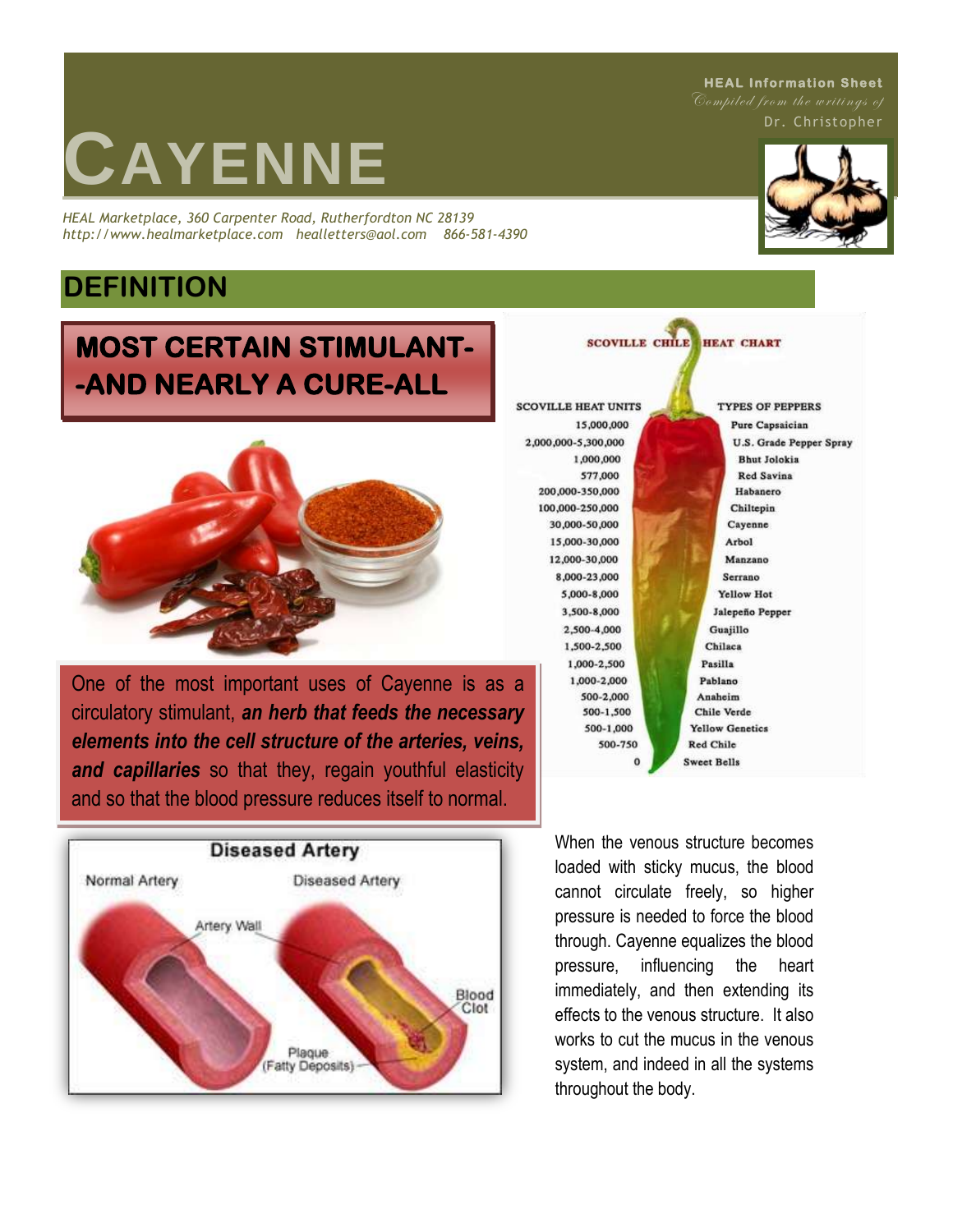# **Cayenne is a Certain Remedy for Heart Attack**

As a stimulant, it can start the heart into action again, and as *it facilitates blood flow throughout the body*, it will keep the heart going.

Used as a heart attack preventative, along with the mucusless diet and a healthful life-style, *Cayenne can do wonders in toning and rebuilding the heart and keeping it in top condition.*

As we will discuss later, Cayenne is one of the richest and most stable sources of *Vitamin E, which is known to be a heart builder.*





The most common medical use of Cayenne is as a gastric stimulant and digestive aid. It rebuilds the stomach tissue and stimulates peristalsis, thus assisting in assimilation and elimination.

In the West Indies, a preparation called Mandram is used for weak digestion and loss of appetite; this is made of thinly sliced, unskined cucumbers, shallots, chives or onions, lemon or lime juice, Madeira, and a few pods of Cayenne well mashed up in the liquids. It can be used as a chutney or garnish.



 $(a)$ 

Cayenne is used as a diaphoretic-sweat inducing-herb, especially useful when combined with other powerful diaphoretics such as yarrow, blue vervain, bayberry, etc. It should be given when a chill is coming on, to offset a cold, or to help break a fever, as it sustains the portal circulation and assists in the removal of mucus, as well as inducing perspiration.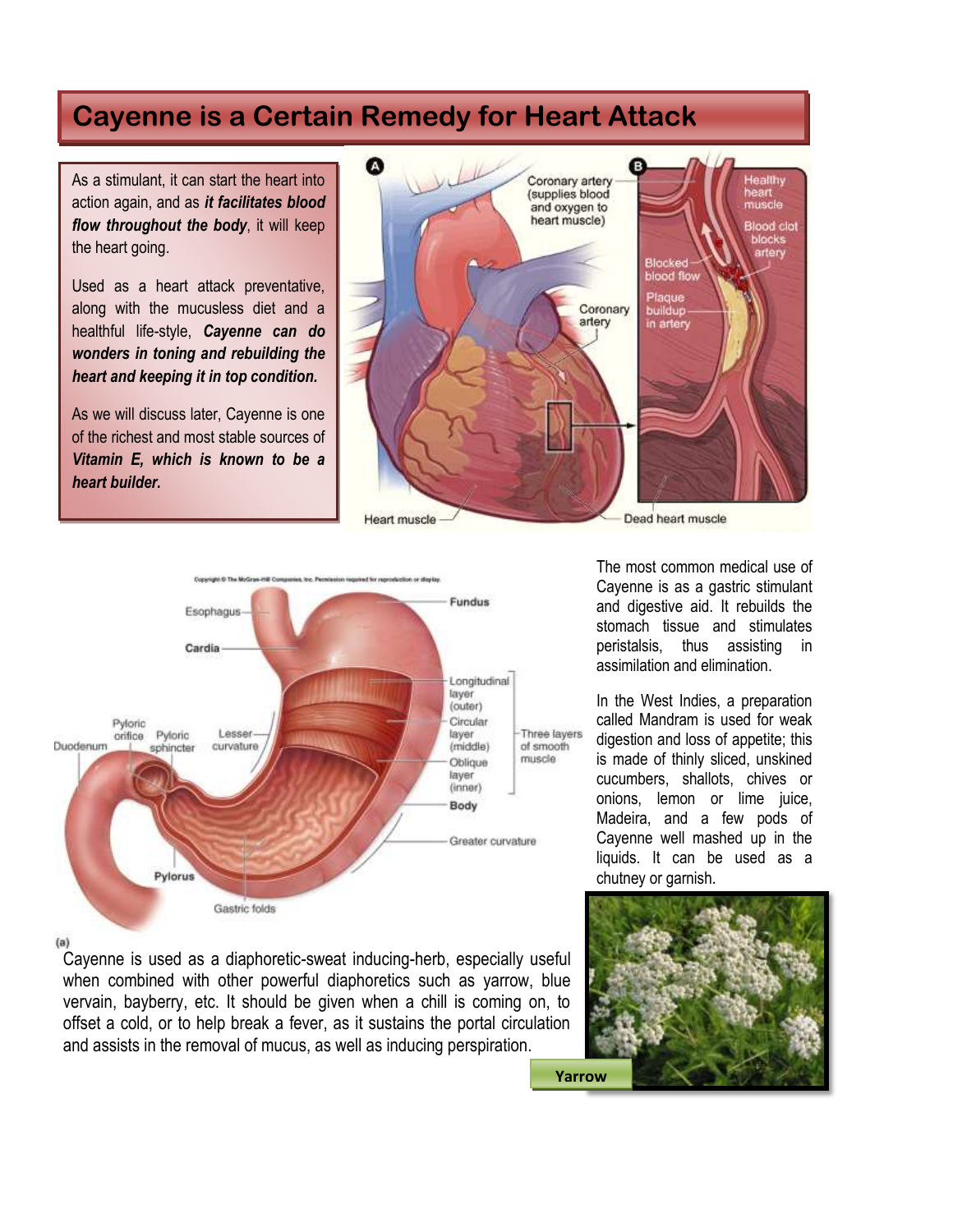### **FIRST AID FOR POISON**



If one believes in the use of emesis to cleanse the stomach, such as the Thomsonians did, large doses of Cayenne will certainly do the job without causing any harm to the patient. If combined with an emetic, such as Lobelia, Cayenne will help the emesis continue over a longer period and prevent bruising or other discomfort. If a person swallows a noxious substance or polluted food or drink, this Lobelia-Cayenne combination will work surely to bring it up. Be sure not to induce vomiting, however, if a corrosive substance has been ingested.

# **Cayenne Works Powerfully To Arrest Bleeding.**

You can place Cayenne powder or tincture directly upon an open wound, even one that is gushing blood, and *by the count of ten, the bleeding will cease.* 

In an external wound, even if the cut is so deep it goes to the bone you may fill it with Cayenne pepper and the bleeding will stop and the



wound will heal beautifully. **Personally I prefer the Liquid Cayenne because the alcohol disinfects the wound and it is not so messy.–Dara Dietz**



If there is internal hemorrhaging, in the *Lungs, Stomach, Uterus or Nose,* have the person *take a teaspoonful of Cayenne in a glass of quite warm water;* the blood pressure will be equalized, taking the pressure off from the affected part, clotting will begin, and the hemorrhage will stop.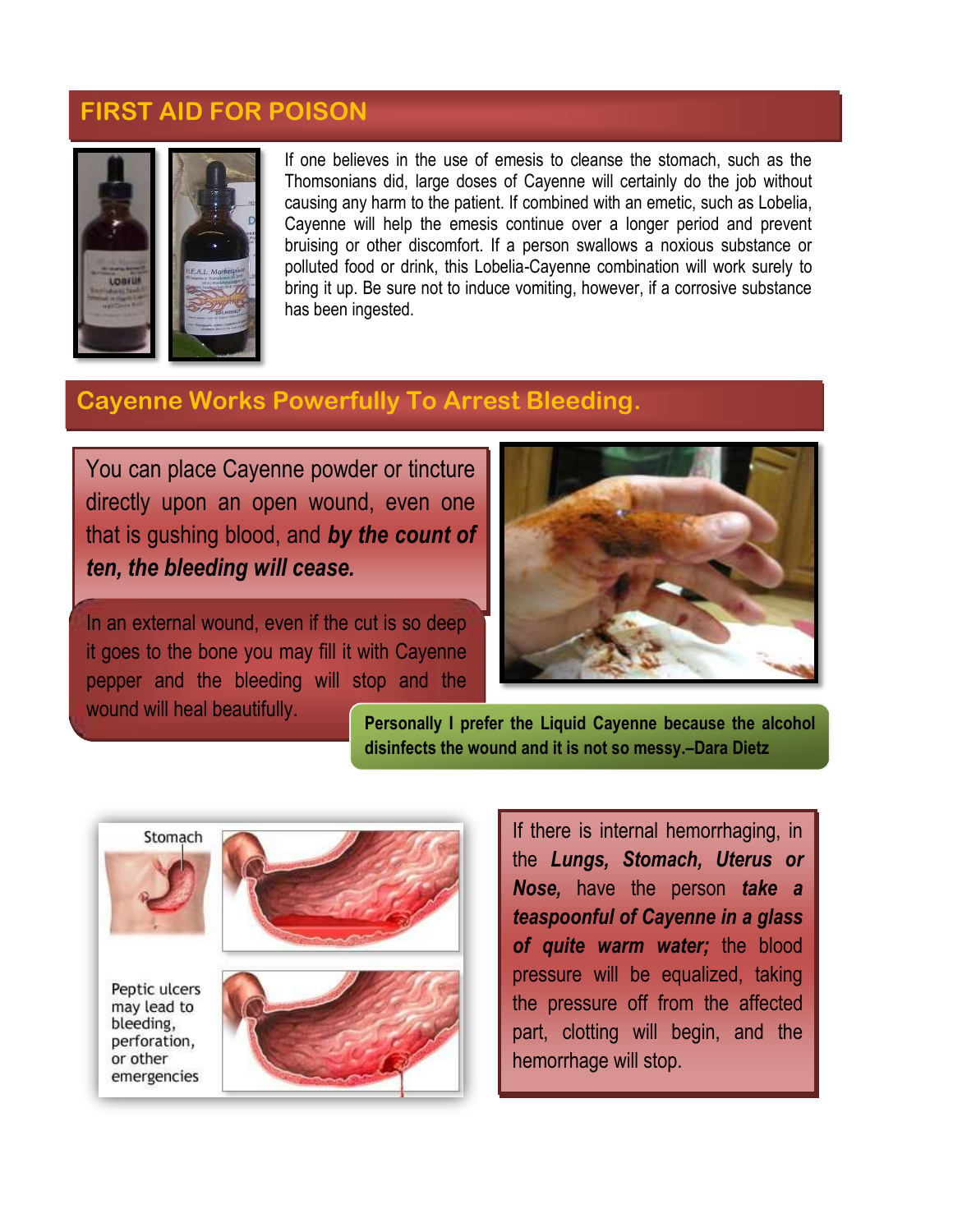For *hemorrhage of the lungs*, a vapor bath with warm Cayenne can do the same thing.



#### **Cayenne Shortens Healing Time from Serious Fall**

A woman fell while descending stairs to the basement and struck her head on the overhang above the staircase. She fell on her elbow and hip as well, but she had hit her eye so badly that it was oozing blood down her face. She found her way upstairs, and "dumped a pile of Cayenne into her hand and pressed it against her wounded eye" (Herbalist: March, 1978:30). She also took Cayenne internally and applied an ice pack. By this time the bleeding had stopped, and she applied Dr. Christopher's Comfrey Poultice, made with wheat-germ oil and honey, to her eye wound and other facial wounds. When she went to the doctor, he cleaned out the wound and told her that she would bruise very badly and that, if she wished, he would re-cut the wound and stitch it, as she had



passed the eighthour limit for stitches.

She kept taking the Cayenne and rubbing wheat-germ oil and other oils and herbs on the wound. She also applied wet hot packs for the itching associated with healing. After a few days, the marks of the accident were nearly cleared up, although the doctor had predicted many days of discolor and discomfort. This lady--who has teenage grandchildren- credits her quick healing to Cayenne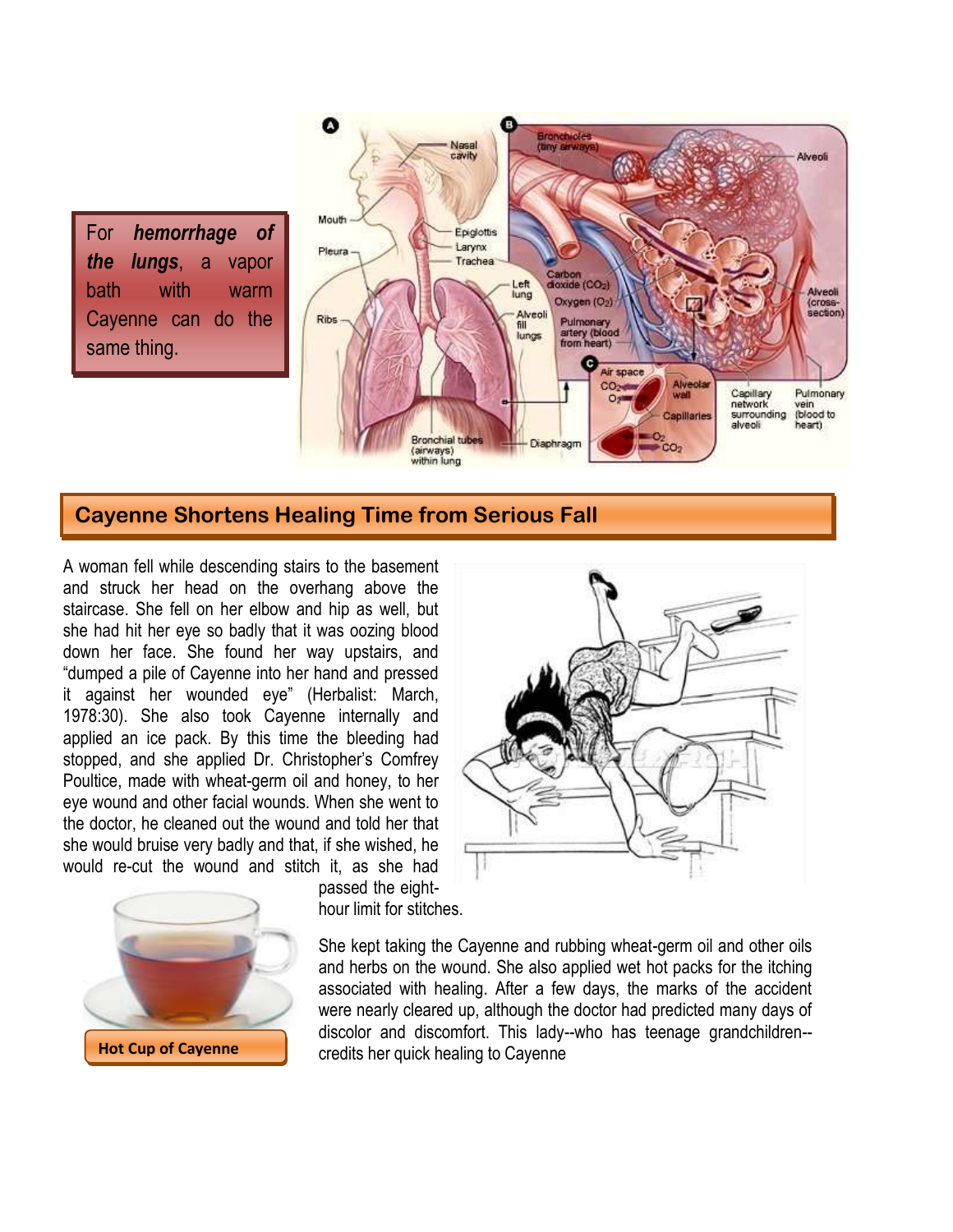- $\checkmark$  Cayenne is used externally as a liniment as well, effective for wounds, bruises, scalds, burns, and sunburns, applied freely.
- $\checkmark$  You can rinse the mouth with the liniment for pyorrhea.
- $\checkmark$  It brings out toxic poisons and can be used to relieve lung congestion as well as external problems.
- $\checkmark$  It will bring relief for the sufferer of rheumatism.

# **A SIMPLE LINIMENT**

A simple liniment is made by simmering together:

- $\geq 1$  tablespoonful of Cayenne in
- $\geq 1$  pint of Apple cider vinegar;
- $\triangleright$  Bottle, unstrained, while still hot.

You can also combine the Cayenne with other herbs, such as Golden Seal, Lobelia, etc., to obtain their beneficial effects in the liniment. A plaster of Cayenne made with bran or hops and combined with Lobelia, is valuable in pneumonia, pleurisy, and other congestions. Many famous commercial ointments sold by Rawleighs, Watkins, and others, are high in Cayenne.

## **Cayenne Is Extremely Valuable As An Emmenagogue.**

It will act as a carrier for uterine herbs such as Blessed thistle, taking them directly to the uterus.

When expectant mothers go into labor, midwives commonly give them a drink made of *Cayenne, Apple Cider Vinegar, Honey, and Warm Water.* This stimulates good contractions, gives energy--and as an added benefit, circumvents any possible hemorrhage and acts as an anti-shock remedy, as labor often brings about shock.

In fact, this combination is a most efficient anti-shock remedy and should be supplied in any case of shock. **Cayenne in hot water alone will also work.**

#### **Cayenne will increase a person's feeling of vitality and activity**

--as it is a stimulant--without any bad after-effects, such as do other stimulants. Combined with Lobelia, it is wonderful in cases of depression or low spirits.

Capsicum is an excellent antiseptic. For infectious sore throat, combine it with slippery elm and lobelia. It will kill germs when applied to wounds, and can be taken to ward off diseases one has been exposed to.

Since it works so effectively to eliminate mucus from the body, it is an excellent expectorant. **Mixed with ginger, it does a wonderful job of cleaning out the bronchial** 

**tubes and sinus cavities** and relieving immediately all problems of colds and congestion.





**Emmenagogues** are herbs which stimulate blood flow in the pelvic area and uterus.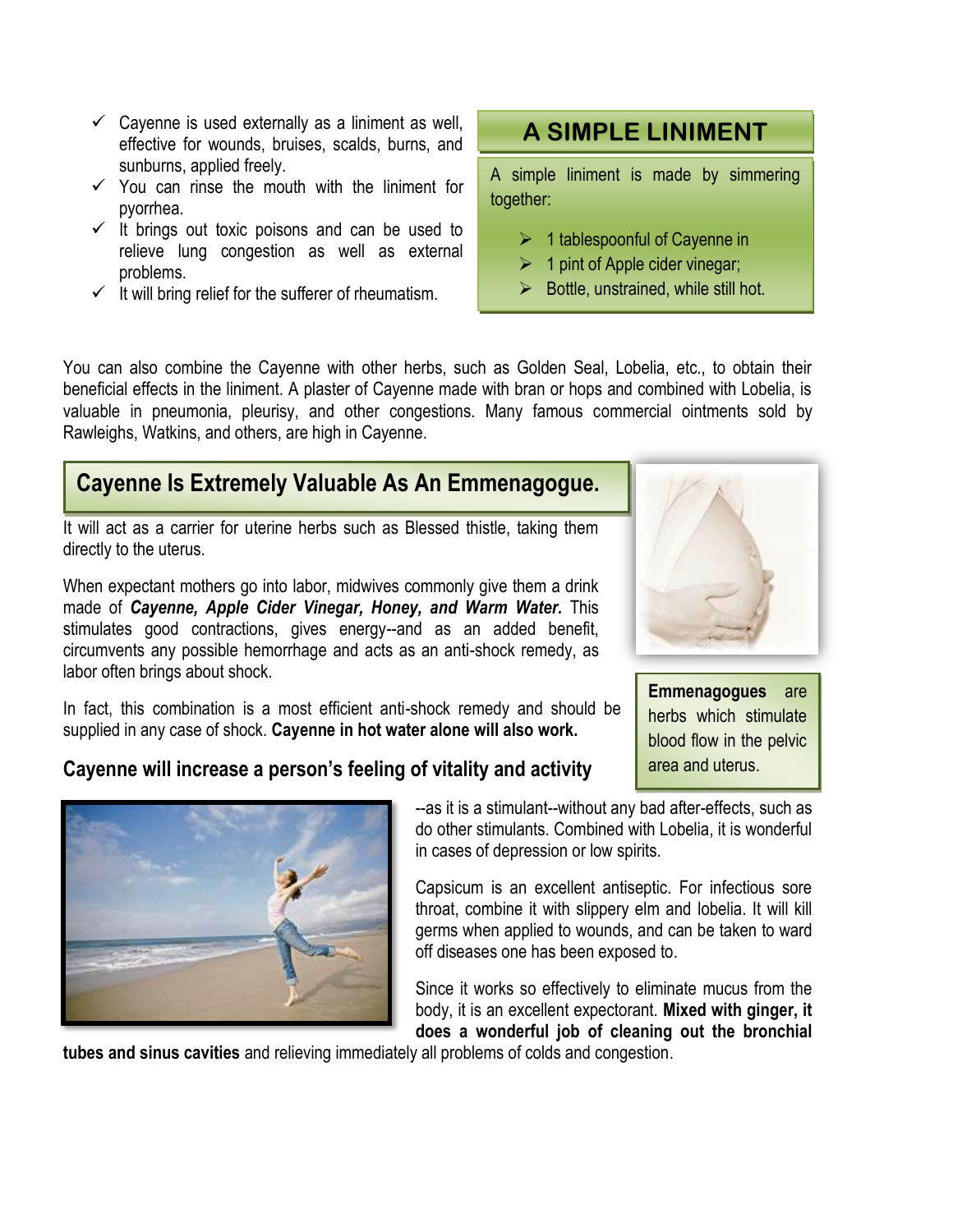## **Many Uses of Cayenne**

Cayenne is used as an accentuator with other herbs; **it increases the value and healing properties of the herbs and carries them to the afflicted part of the body.** 

#### **Indeed, Cayenne affects every portion of the body through its marvelous action in the venous structure.**

It relieves cramping or pain throughout the system.

It reduces inflammation and reduces hemorrhoids, even when they are serious and painful.

It can help cleanse the system of alcoholism and even reduce the discomfort of a hangover, or worse, the miseries of delirium tremens.

It has been said to be a sure assist in cases of diphtheria, used internally and externally as a fomentation of the tincture.

It has been combined with other herbs to make an excellent eyewash-though the user needs a bit of courage the first time!

It will relieve a relaxed throat, toning it up immediately.

If you soak the oil in cotton, you can apply it to an aching tooth, and the relief will last a long time.

Sprinkle a little of the powder into your socks at night if you suffer from cold feet; your toes will be warm all night.

Rub it on if you have a sprain or a backache.

Drink the tea if you have problems with flatulence.

The American Indians used to say you could get rid of a wart if you bound on a fresh pepper pod every day.